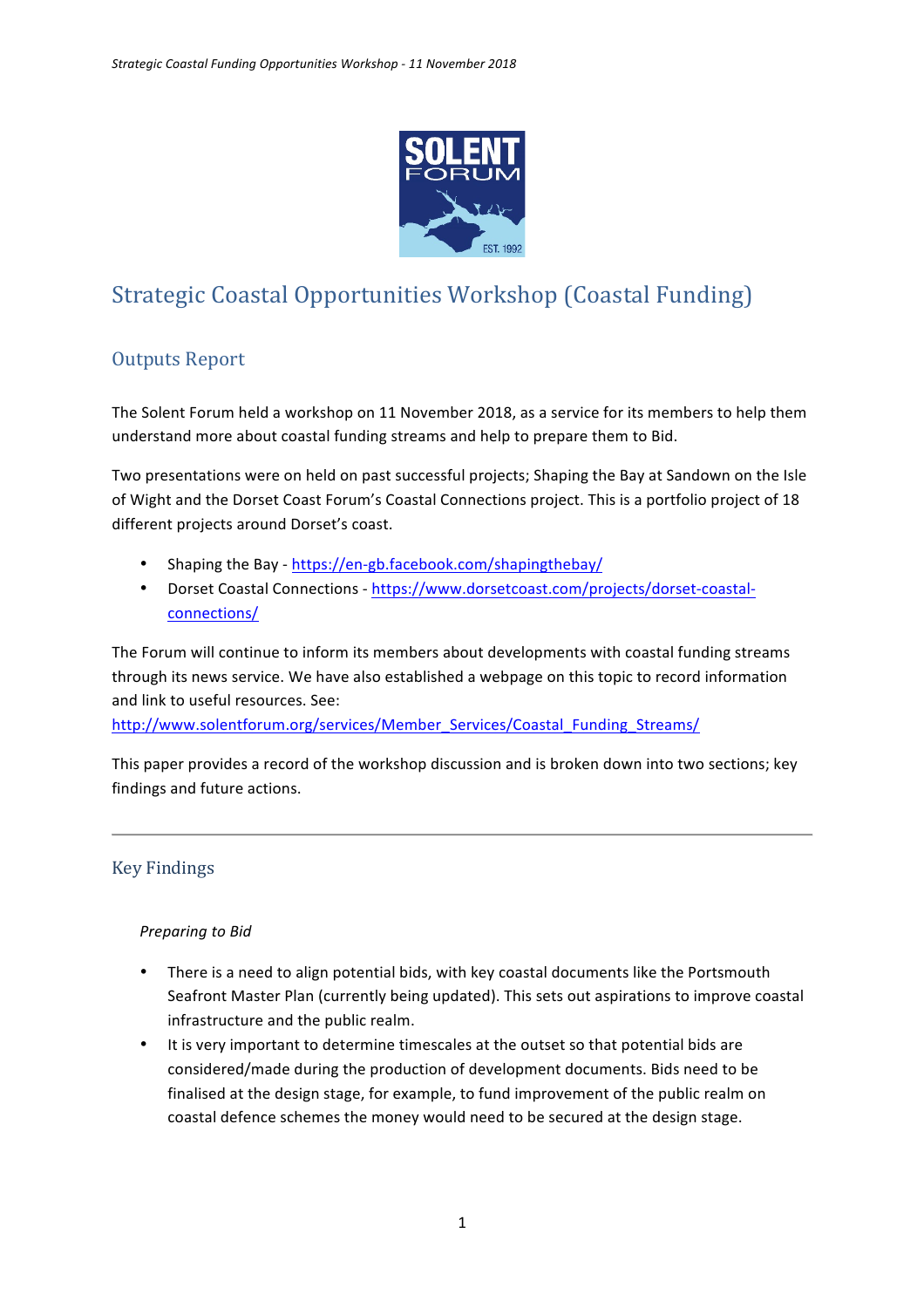- It would be useful for Solent Forum members to work in partnership with each other when developing bids to ensure all relevant information is acquired upfront to produce a good application. Government strongly supports such partnership working.
- Legacy should be considered at the beginning of the application process, to determine whether projects require long term ongoing funding and how this could be met.
- Local authorities could look at small scale bids, for example, expanding small-scale green infrastructure improvements, such as the planting of trees, at coastal locations.
- It could be considered a waste of time and resources if a bid is unsuccessful, however if an idea is strong and has multiple parties interested there is a possibility that a project can evolve and apply for future funding pots.
- There is no need to create a new economic strategy for the Solent. This information currently exists, within local authorities and the Solent LEP, but it needs to be brought all together.
- CCF projects should start with local ideas that people want to develop and then be joined afterwards to make a partnership project if appropriate. Ideas need to be developed properly over time and be ready prepared to meet bid timing cycles. Lead partners will need to allocate adequate staff capacity.

#### *Bid Themes*

- The concept of net environmental gain was suggested as a theme for a possible future portfolio bid. On an urban coast, such as the Solent, this topic is becoming ever increasingly important. It should include improvements to social, natural and cultural capital all of which are important to the local economy and the well-being of the people of the Solent. This concept should also include work on ecological enhancements that is already beginning around the Solent.
- 'Defence of the Realm' was a suggested theme; historic military sites are of great interest and significance in the Solent and could bring in tourist revenue.
- Delegates raised coastal defence and flooding as a potential theme for partnership bidding, with all the new coastal defence schemes being proposed/developed in the Solent.

# *Coastal Community Teams (CCT)*

- The Dorset Coast Forum has an overarching Dorset wide CCT in addition to smaller local CCTs. A connective Local Economic Plan shows how the CCTs work together to address their priorities. See: https://www.dorsetcoast.com/wp-content/uploads/2017/07/Dorset-Coastal-Community-Team-Connective-Economic-Plan-2018-1.pdf.
- The Solent is not homogenous in terms of communities, for example the western Solent (Southampton Water to Hurst) has its own characteristics. If CCTs were to be considered, a separate team for this area is desirable. There is real interest from New Forest District Council to lead a team, bringing in contributions for the Hurst to Lymington Coastal Defence Scheme; in particular access to Milford-on-Sea promenade. The Waterside area, on the west of Southampton Water, should also be considered.
- It was questioned whether there is a need to form a CCT (in areas where they don't exist) when applying for the Coastal Community Fund (CCF). It is not thought to be imperative but